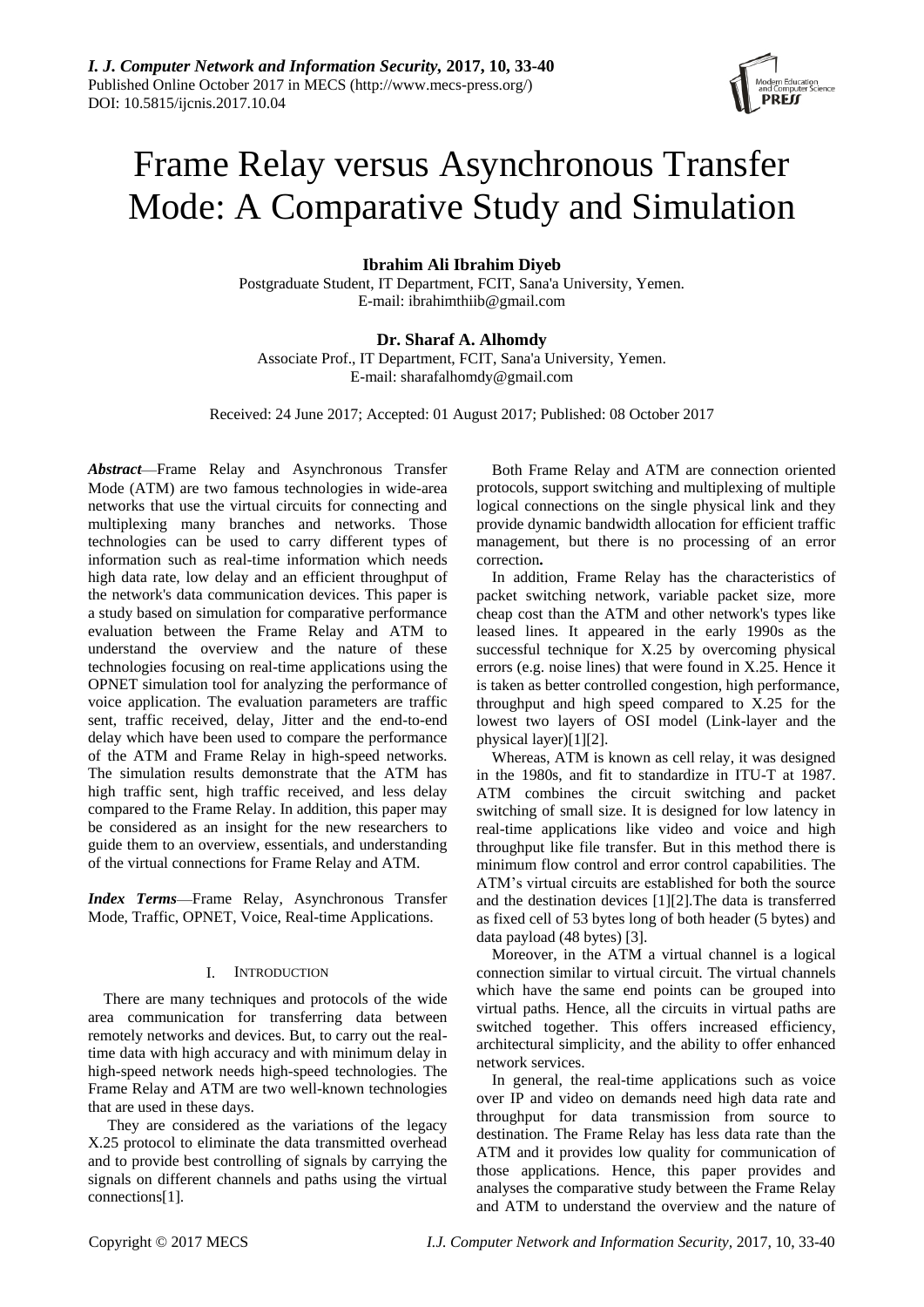these technologies in Wide Area Network (WAN) for real-time applications. The analysis of voice application was done using the OPNET simulation tool based on the various parameters(traffic sent, traffic received, delay, Jitter and the end-to-end delay) to compare the performance of the ATM and Frame Relay in high-speed networks.

The rest of this paper is organized as follows. Sections II & III provide an overview of Frame Relay& ATM technologies respectively. Section IV presents the theoretical comparative study between Frame Relay and ATM. The OPNET simulator tool is defined in section V. Section VI performs simulation modeling & scenarios of voice applications for both Frame Relay & ATM using different parameters. Section VII describes the simulation results and discussion. Finally, the conclusion and future work is given in Section VIII.

# II. FRAME RELAY

Frame Relay appeared in early 1990s. it is the backbone of a communication network for more companies and it is also provided by Internet Service Provider (ISP) for the remote intranet branches on different remote cities.

Moreover, it is an enhanced network of X.25 for reducing the End-to-end delay, equipment cost, and overhead of X.25. At the beginning, Frame Relay is developed to work on ISDN and now it is expanded to other public and private non-ISDN network interfaces. It is also considered as the backbone to provide services to upper layer protocols that have the network layer like IP. Furthermore, it has typical data rate from 64Kbps reach to 45Mbps (or T3).There are three types of frames show in table 1.

| <b>SN</b> | <b>Type</b> | <b>Description</b>              |  |  |
|-----------|-------------|---------------------------------|--|--|
| 1         | Information | Carry data as well as Next Send |  |  |
|           | Frames      | (NS) and Next Receive (NR)      |  |  |
|           |             | counts                          |  |  |
| 2         | Supervisory | Controls flow of data with      |  |  |
|           | Frames      | Receiver Ready (RR), Receiver   |  |  |
|           |             | Not Ready (RNR), and Reject     |  |  |
|           |             | (REJ) frames                    |  |  |
| 3         | Unnumbered  | Establish and<br>maintain       |  |  |
|           | Frames      | communications<br>with<br>Set   |  |  |
|           |             | Asynchronous Balanced Mode      |  |  |
|           |             | (SABM).<br>Unnumbered           |  |  |
|           |             | Acknowledgment<br>(UA),         |  |  |
|           |             | Disconnect (DISC), Disconnect   |  |  |
|           |             | Mode (DM) and Frame Reject      |  |  |
|           |             | (FRMR)                          |  |  |

Table 1. The Frames Type

The data transfer in Frame Relay, which works typically on the data link layer, occurs in packets that are named frames. The virtual connections are recognized by the unique identifier that is called Data link connection identifier (DLCI)**.** The DLCI connections in Frame Relay devices are called 'ports'. All Data Terminal Equipment's (DTEs) devices that connected to frame relay network

need a port that is unique for every remote device. However, there are 10 bits for DLCI's field value in the Frame Relay header that provides 1,024 different virtual connections or DLCIs.

Furthermore, the data terminal equipment (DTE) that connected to Frame Relay network needs a port that is unique for every remote device. There are two types of connections in Frame Relay such as the Switched Virtual Circuit (SVC) and the Permanent Virtual Circuit (PVC) which are defined by ANSI and ITU-T. The PVC has two stages of operational states as data transfer and idle. Whereas, the SVC has four operational states as call setup, data transfer, idle, and call-termination. The DTE's devices establish the virtual connections via call setup and then they transfer the data between DTE's devices. The idle stage means that the connection is active, but there is no data transferring. The call-termination, as the last stage, is tearing the virtual connection off [1][2][3][4].

There are two types of establishing connection between devices in frame relay which are the point to point and point to multipoint sub-interfaces connection. It is considered as the Non-Broadcast Multi-Access (NBMA) network that does not provide broadcast between its virtual channels by default and it provides multi access across PVC or SVC channels [4].

However, there are some limitations such as the function of Frame Relay is just to detect errors at the data link layer and there is neither error control nor hop to hop flow control of data. Furthermore, the Frame Relay is weak in control and administration of the congestion for the data traffic (e.g. drop packets when congestion occurs).Whereas, the upper layers are responsible for the error correction and flow control of an entire payload [1].

The author of paper[5] showed such limitations by comparing the Frame Relay with other networks like MPLS which has low latency and a labeling feature of packets instead of the huge process of routing that is based on IP addresses. He used OPNET simulator tool according to certain parameters as latency, Ethernet delay and traffic received.

## III. ATM

ATM is a node or a switching device which routes cells. The cell is a basic transmission unit that is always fix length. Therefore, an ATM is also known as a cell relay.

The ATM has features of both circuit switching and packet switching techniques. Such ATM is implemented as controlled hardware and it is designed for using realtime applications with low latency, and also for using high throughput in case of file transfer. The same ATM uses an external or isochronous clocking for transferring data faster[3], and it can be deployed in private, public or hybrid networks either Local Area Network (LAN), Campus Area Network (CAN) or WAN.

The ATM header has two types of formats such as: User-Network Interface (UNI) and Network-Network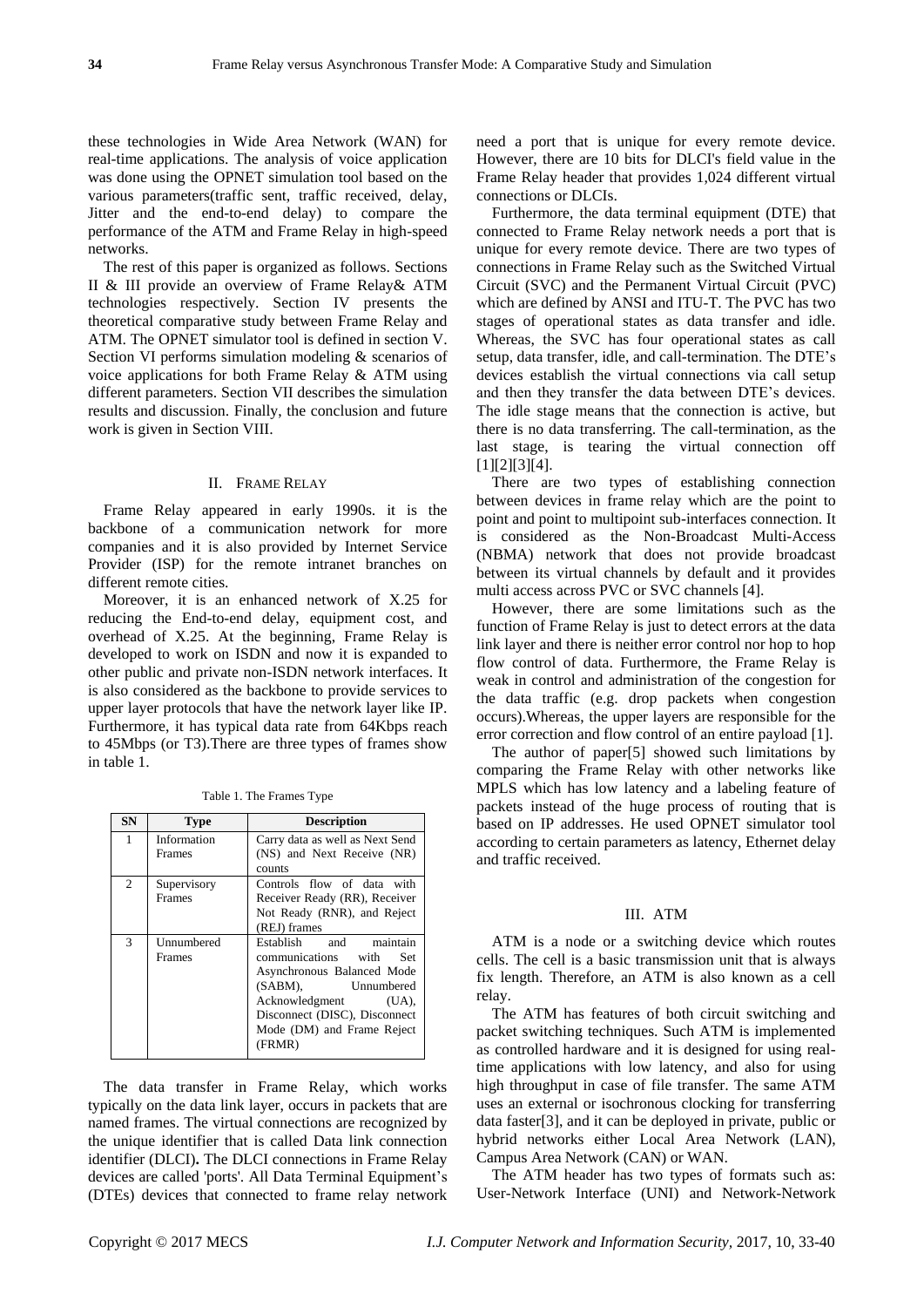Interface (NNI) formats. Each type has two fields in each ATM cell header as Virtual Path Identifier (VPI) and Virtual Channel Identifier (VCI) that are reserved for the virtual connections.

The VPI field works as routing and it uses the virtual values for switching the cells between ATM's networks. In UNI interface the VPI field has 8-bits value to permit up to 256 virtual path identifiers (i.e. from 0 to 255 values). While, in NNI interface format the VPI field has 12-bits value to allow for 4,096 virtual path identifiers (from 0 up to 4,095).

Whereas, the VCI field is used as switching for the end users. This field has 16-bits value for both UNI and NNI interface formats which can allow to get 65,536 virtual channels. The actual values of such range from 32 to 65,535 are used for virtual circuit connections in ATM network, whereas the other VCIs values are reserved by ATM Forum and ITU-T. The combining of both VPI and VCI is referred to as virtual channel connection (VCC).The VCC is defined as allocating connection of VPI and VCI known as the connection identifier (CI) [1][6][7].

There are some previous studies in the area of the Frame Relay and ATM networks that are summarized and conducted as follows:

Reference [8], the authors analyzed and simulated the traffic of ATM and Frame Relay compared with the TCP/IP protocol for applications such as Email, voice, DB, FTP, and HTTP. The analysis depends on the endto-end delay, throughput, and the response time. They concluded that ATM has better performance, low CPU processing time and the management is easily compared with the Frame Relay and TCP/IP.

Ref. "unpublished" [9], the authors have designed and discussed the ATM network topologies and then simulated and compared them to other networks such as Ethernet connects to the ATM backbone in order to obtain the performance of the ATM network using the OPNET simulation tool and some parameters such as delay and bit-throughput.

Ref. [10], the author gave some comparisons between the Frame Relay and the ATM in which they have the fidelity and reliability of digital facilities in order to provide fast packet switching. The most difference between them is that the ATM has a fixed size of packets called cells, while the Frame Relay has a variable length of packet size called frames. Also, the author provided the performance of comparative study of high-speed network like FDDI for broadband-ISDN (Integrated Services Digital Network) that is considered as a basic network for Frame Relay and ATM which can carry the multimedia applications like voice, video (animation) and images.

Ref. [11] authors discussed the asynchronous networks like ATM that provides high level service for supporting the voice communication type on the real time services such as voice and video sensitive to the traffic parameters.

They mentioned that the main reasons for ATM development were:

- Increasing demand for telecommunication and information technologies and services.
- Convergence of data and voice communication.

They used some traffic parameters that are delay, error rate and data loss. The ATM is low delay and faster for real time data.

## IV. COMPARISON BETWEEN THE FRAME RELAY AND ATM

This section provides the theoretical comparative study by summarizing the differences between the Frame Relay and ATM technologies using different criteria.

Frame relay is a telecommunication service designed for cost-efficient data transmission for different traffic between LANs and between end-points in a WAN. It puts data in a variable-size unit called a frame and leaves any necessary error correction (retransmission of data) up to the end-points, which speeds up overall data transmission. Frame relay complements and provides a mid-range service between ISDN, which offers bandwidth at 128 Kbps [2].

Whereas, the ATM has features of both circuit switching and packet switching techniques. it is a dedicated-connection switching technology that organizes digital data into 53-byte cell units and transmits them over a physical medium using digital signal technology. Individually, a cell is processed asynchronously relative to other related cells and is queued before being multiplexed over the transmission path. Because ATM is designed to be easily implemented by hardware (rather than software), faster processing and switch speeds are possible. The ATM, which operates in somewhat similar fashion to frame relay but at speeds from 155.520 Mbps or 622.080 Mbps [3]. The optimal length of cell relay depends on the data type. Long cell usually implies better throughput. The error checking is only done on the header in ATM rather than on the whole cell or frame. In addition, a virtual channel of ATM that follow the same route through the network are bundled into Paths. A similar mechanism is not in frame relay.

Table 2. Summarizes some differences between Frame Relay and ATM in their nature, definition, architecture, speed, data rate, coverage area and platform [1][2].

## V. OPNET SIMULATOR TOOL

An OPNET is an abbreviation for Optimized Network Engineering Tools. It is visual environment and objectoriented model that uses the Discrete Event Simulations (DES) for wide measures of the network worldwide such as traffic data rate, throughput, end-to-end delay, receiving/sending packets, etc. It can be used for simulating the traffic, communication, protocols, guided and unguided networks[12][13].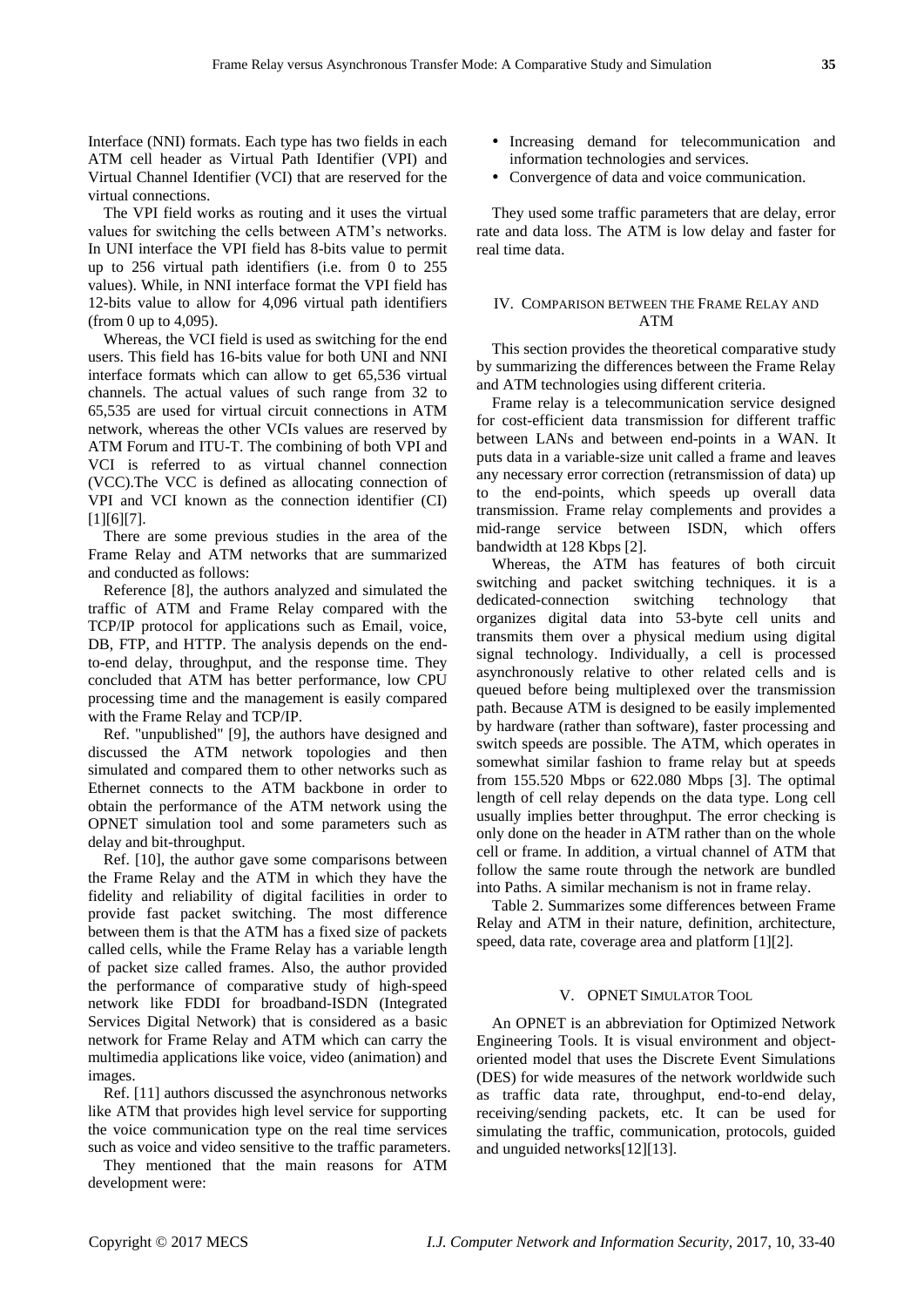| <b>Criteria</b>                                                                      | <b>Frame Relay</b>                                                                              | <b>ATM</b>                                                                                                                                                            |  |  |
|--------------------------------------------------------------------------------------|-------------------------------------------------------------------------------------------------|-----------------------------------------------------------------------------------------------------------------------------------------------------------------------|--|--|
| Other<br><b>Name</b>                                                                 | Frame Relay                                                                                     | Cell Relay                                                                                                                                                            |  |  |
| <b>Frame Size</b>                                                                    | Variable &<br>depends on the<br>information sends.                                              | Fixed & each cell is 53<br>bytes (header and data).                                                                                                                   |  |  |
| <b>Platform</b>                                                                      | Software<br>Controlled                                                                          | Hardware<br>implementation<br>convenience.                                                                                                                            |  |  |
| Cost                                                                                 | Low                                                                                             | High                                                                                                                                                                  |  |  |
| Overhead                                                                             | Medium                                                                                          | Less                                                                                                                                                                  |  |  |
| <b>Throughpu</b><br>t                                                                | Medium                                                                                          | High                                                                                                                                                                  |  |  |
| <b>Reliability</b>                                                                   | High                                                                                            | Low                                                                                                                                                                   |  |  |
| <b>Speed</b>                                                                         | Low                                                                                             | High                                                                                                                                                                  |  |  |
| <b>Data Rate</b>                                                                     | 64 Kbps up to 45<br>Mbps $(T3)$ .                                                               | 155.520 Mbps or<br>622.080 Mbps.                                                                                                                                      |  |  |
| Coverage<br>Area                                                                     | Suitable for WAN<br>and MAN only.                                                               | Suitable for WAN,<br>MAN, LAN and CAN                                                                                                                                 |  |  |
| Error<br>Control                                                                     | It does not support<br>error and flow<br>control, it let these<br>function for upper<br>layers. | It provides minimal<br>error and flows control<br>via 8 bits in ATM cell<br>header called HEC<br>(Header Error Control)<br>that used at UNI<br>interface format only. |  |  |
| Congestion<br>control                                                                | Capability which<br>are ideal for<br>computer<br>communications.                                | It does not support<br>Congestion control                                                                                                                             |  |  |
| It does not support<br>quantifiable<br><b>QoS</b><br>Quality of Service<br>$(QoS)$ . |                                                                                                 | It provides quantifiable<br>Quality of Service<br>$(QoS)$ .                                                                                                           |  |  |
| Type of<br><b>Traffic</b>                                                            | Carry traffic in the<br>form of data only.                                                      | Carry voice, video,<br>image and busty nature<br>of traffic.                                                                                                          |  |  |

Table 2. The comparison study between Frame Relay and ATM

rate 64 kbps for transferring Voice over Internet Protocol (VoIP)[14] [15]. The next subsections show and discuss the topologies used in both technologies.

#### *A. Frame Relay*

This section shows and describes the topology that is used in this simulation for the Frame Relay. Fig. 1, shows the Frame Relay Topology.



Fig.1. The Frame Relay Topology

The Frame Relay devices and applications are easily chosen from the Frame\_Relay\_Advanced menu. In the network model, the given network topology has been composed of following network devices and configurations which includes network devices name, types and how many devices needs to each type that is used in simulation. Table 3, shows configurations of the Frame Relay.

|         |  |  |  | Table 3. The Frame Relay Devices, Types, and Number of Chosen |  |  |  |  |  |
|---------|--|--|--|---------------------------------------------------------------|--|--|--|--|--|
| Devices |  |  |  |                                                               |  |  |  |  |  |

| <b>SN</b> | <b>Device Name</b>             | <b>Device Type</b>         | <b>Number</b><br>of<br>chosen<br>devices |
|-----------|--------------------------------|----------------------------|------------------------------------------|
| 1         | Application Config.            | Application (Voice)        |                                          |
| 2         | Profile Config                 | Application (Voice)        | 1                                        |
| 3         | FR PVC Config                  | Frame Relay<br>Application | 1                                        |
| 4         | Fr32 cloud                     | Frame Relay Cloud          | 1                                        |
| 5         | Fr8_atm8_switch_adv            | Frame<br>Relay<br>Switch   | 2                                        |
| 6         | Fr_wkstn_adv                   | Workstation                | 7                                        |
| 7         | Fr server adv                  | Server                     | 1                                        |
| 8         | (Duplex)<br>FR E1 int<br>Link) | Link Models                | 10                                       |
| 9         | FR PVC Demand                  | Demand Models              | 1                                        |

## *B. ATM*

This section shows the topology used in this simulation for the ATM with the same scenario condition that is used in the Frame Relay. Fig. 2, shows the ATM Topology.

# VI. SIMULATION MODELING & SCENARIOS OF FRAME RELAY AND ATM

In this section the modeling topology and scenarios used in comparing the Frame Relay and ATM to recognize which of them can provide higher data rate and less delay than the other for the real-time applications in high speed network. The evaluation metrics are based on the various parameters (traffic sent, traffic received, delay, and the end-to-end delay) measuring in the units of packets per second or bytes per second. The OPNET simulator tool (14.5) with the similar scenarios for both Frame Relay and ATM topologies are used with 15 minutes' simulation run time.

Voice conferencing is set using Pulse Code Modulation (PCM) quality speech so that a high quality of voice traffic can be generated and easily viewed by the receiver. An encoding type called G.711is operated at bit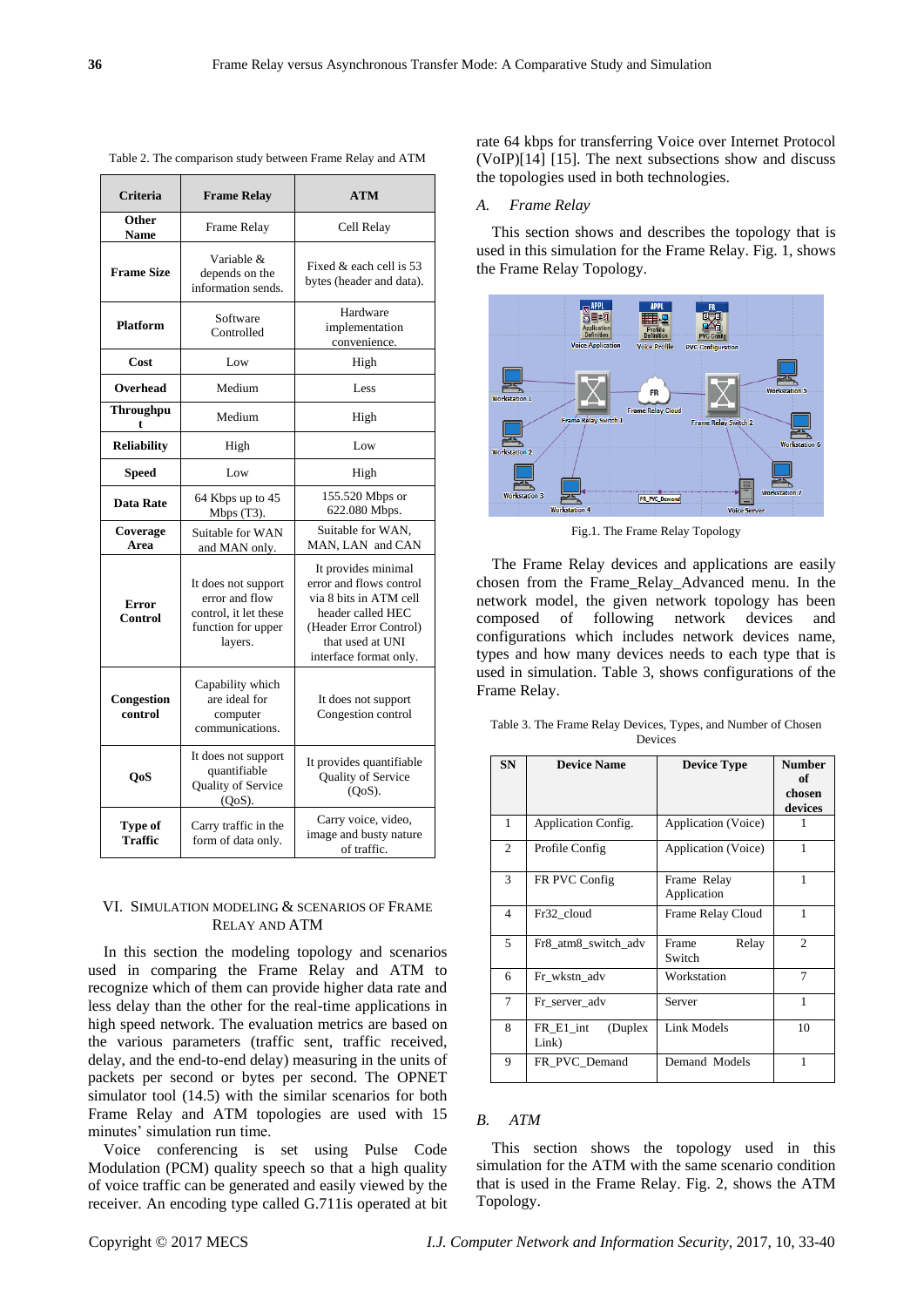

Fig.2. The ATM Topology

The ATM devices and applications are chosen from the ATM\_Advanced menu. In the network model, the given network topology has been composed the network devices and configurations which includes network devices name, types and how many devices need to each type that is used in simulation as shown in Table 4.

|      | Table 4. The ATM Devices, Types, and Number of Chosen Devices |                    |               |
|------|---------------------------------------------------------------|--------------------|---------------|
| SN . | <b>Device Name</b>                                            | <b>Device Type</b> | <b>Number</b> |

| SN | <b>Device Name</b>           | <b>Device Type</b>     | Number<br>of chosen<br>devices |
|----|------------------------------|------------------------|--------------------------------|
| 1  | <b>Application Config</b>    | Application<br>(Voice) | 1                              |
| 2  | Profile Config               | Application<br>(Voice) | 1                              |
| 3  | ATM PVC Config.              | <b>ATM</b> Application | 1                              |
| 4  | ATM32 cloud adv              | <b>ATM Cloud</b>       | 1                              |
| 5  | ATM16 crossconn a<br>dv      | <b>ATM Switch</b>      | $\mathcal{D}_{\mathcal{L}}$    |
| 6  | ATM_wkstn_adv                | Workstation            | 8                              |
| 7  | ATM server adv               | Server                 | 1                              |
| 8  | (Duplex)<br>ATM adv<br>Link) | Link Models            | 10                             |
| 9  | AAL5 G711 Voice              | Demand Models          |                                |

#### VII. RESULT AND DISCUSSION

This section describes and assesses the obtained results conducted from the simulation scenarios mentioned in the previous section as follows.

# *A. Traffic Sent*

The traffic sent is the parameter that influences an overall performance of the network which can measure the amounts of data sent from the source to the destination.

Fig. 3, depicts the traffic sent for both ATM and Frame Relay. It indicates that the ATM network provides the best and high data rate of traffic sent (indicates the blue line) better than the data rate of Frame Relay network (shown in the red color line) for the voice application. It shows that the traffic sent in ATM network is 1,400 Packets per second, whereas 800 Packets per second for

Frame Relay. Then, it can be said that the ATM is suitable for carrying the real-time applications such as the voice which needs high data rate of traffic sent. In another way, Fig. 4 shows the results for the same parameter in bytes per second for the voice application.



Fig.3. Traffic sent (packets/second) of Frame Relay and ATM



Fig.4. Traffic sent (Bytes/Second) of Frame Relay and ATM

It is observed that the ATM network has the data rate of traffic sent (indicates the blue line) approximately 112,000 bytes per second, whereas the Frame Relay has traffic sent approximately 63,000 bytes per second (shown in the red color line). Therefore, it is concluded that the ATM provides higher data traffic sent than the Frame Relay for the real-time voice application. Hence, the ATM is a suitable network which needs high data rate and low delay through the communication between the source and destination.

## *B. Traffic Received*

The traffic received is another important parameter that influences an overall performance of the network which can measure the amounts of received data at the destination.

Fig. 5, depicts the traffic received for both ATM and Frame Relay. It indicates that the traffic received in ATM can reach to 1,200 packets (or cells) per second whereas it can reach to approximately to 200 packets (or cells) per second for Frame Relay. Therefore, it demonstrates that the ATM has faster data flow than Frame Relay. Thus, the ATM is more suitable for voice communication.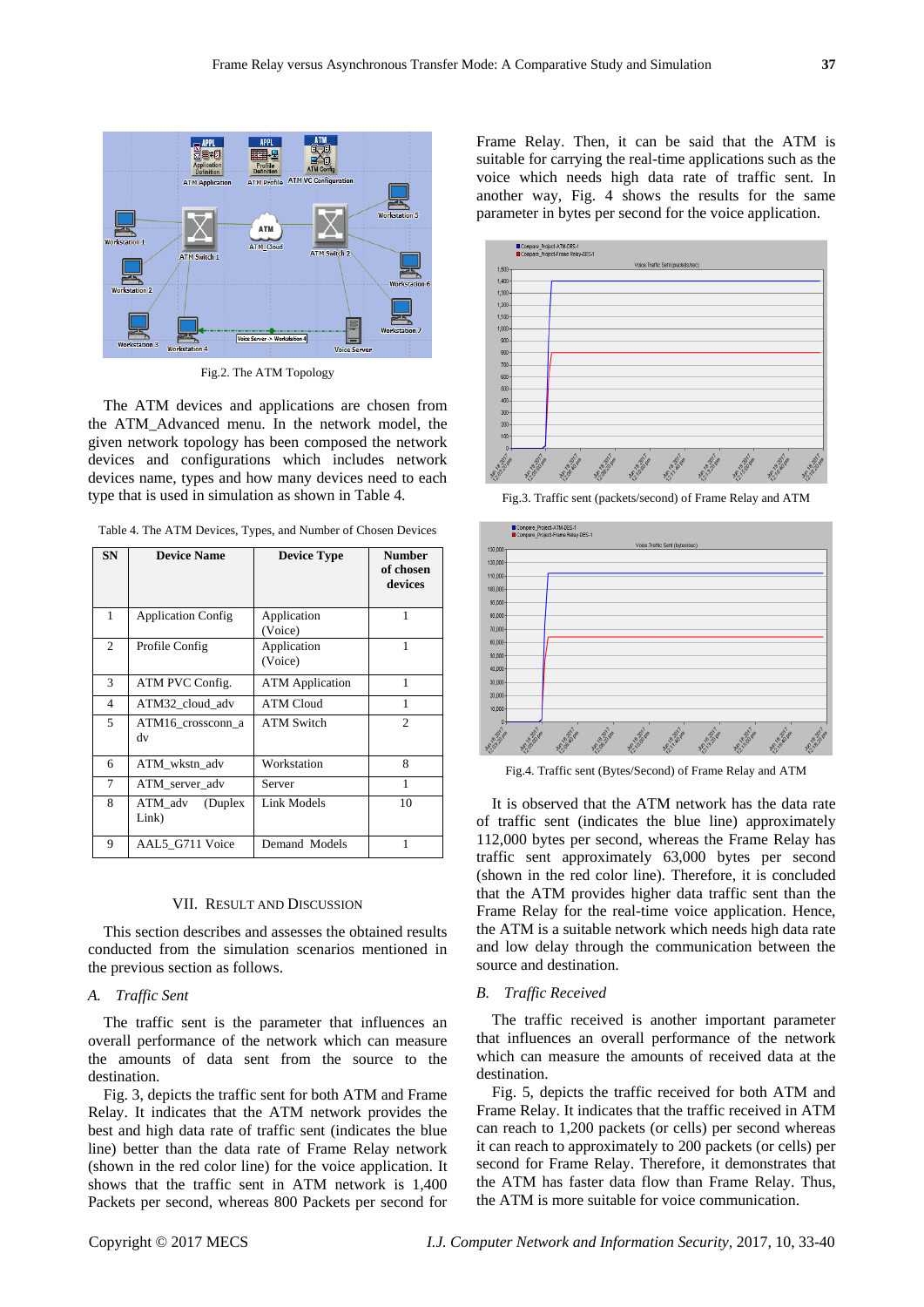

Fig.5. Traffic Received of Frame Relay and ATM in Packets/s

In addition, the Fig.6., shows the traffic received of ATM network approximately reaches to 100,000 bytes per second (shown in the blue color line) and the traffic received in Frame Relay approximately reaches to 13,000 bytes per second (shown in the red color line). Hence, the data received in ATM are greater than in Frame Relay, so the ATM network works better than the Frame relay for voice transmission type.



Fig.6. Traffic Received of Frame Relay and ATM in bytes/s

Moreover, fig. 4, and fig. 6 analyzed the relation between the traffic sent and traffic received. It observed that in ATM, the traffic send is 112,000 bytes per second and the traffic received of 100,000 at the destination with losing only approximately 12,000 bytes per second. While the Frame relay traffic sent is approximately 63,000 bytes per second and the traffic received at 13,000 bytes per second with the loss of approximately 50,000 bytes per seconds. This proves that the ATM is approximately four times faster than the Frame Relay. Also, the delay in ATM network between traffic sent and traffic received is less compared to Frame Relay network.

## *C. Delay*

Delay is an important parameter that can be used to measure the overall performance of the network. Fig. 7, illustrates the difference between the voice packet delay in both methods.



Fig.7. The Frame Relay and ATM Delay

According to the Fig. 7it is seen that the ATM network has the delay about 0.14 time units whereas the Frame Relay has the delay about 0.21 time units. As a conclusion it is observed that the ATM is more efficient than Frame Relay in voice transmission because the ATM has a small fixed size of cells and an external clocking which can increase the speed and decrease the delay.

# *D. Jitter*

The jitter is defined as the delay variation of data communication between two end systems.



Fig.8. Jitter for Frame Relay and ATM

The Fig. 8, observing the ATM cells begin from negative values, this assure that the difference of time at the destination device is less than at the source device, after that stable at the same line 0 value like the Frame Relay jitter.

# *E. End to End Delay*

The last parameter used in this simulation is the endto-end delay. It is defined as the time taken to transmit the packet through the network from source to destination. In the end-to-end delay, there is some slight difference between the ATM and the Frame Relay as shown in the Fig.9.That is to say the ATM has relatively less end-to-end delay than the Frame Relay for the permanent virtual connection between the server and the workstation at the other side of the network.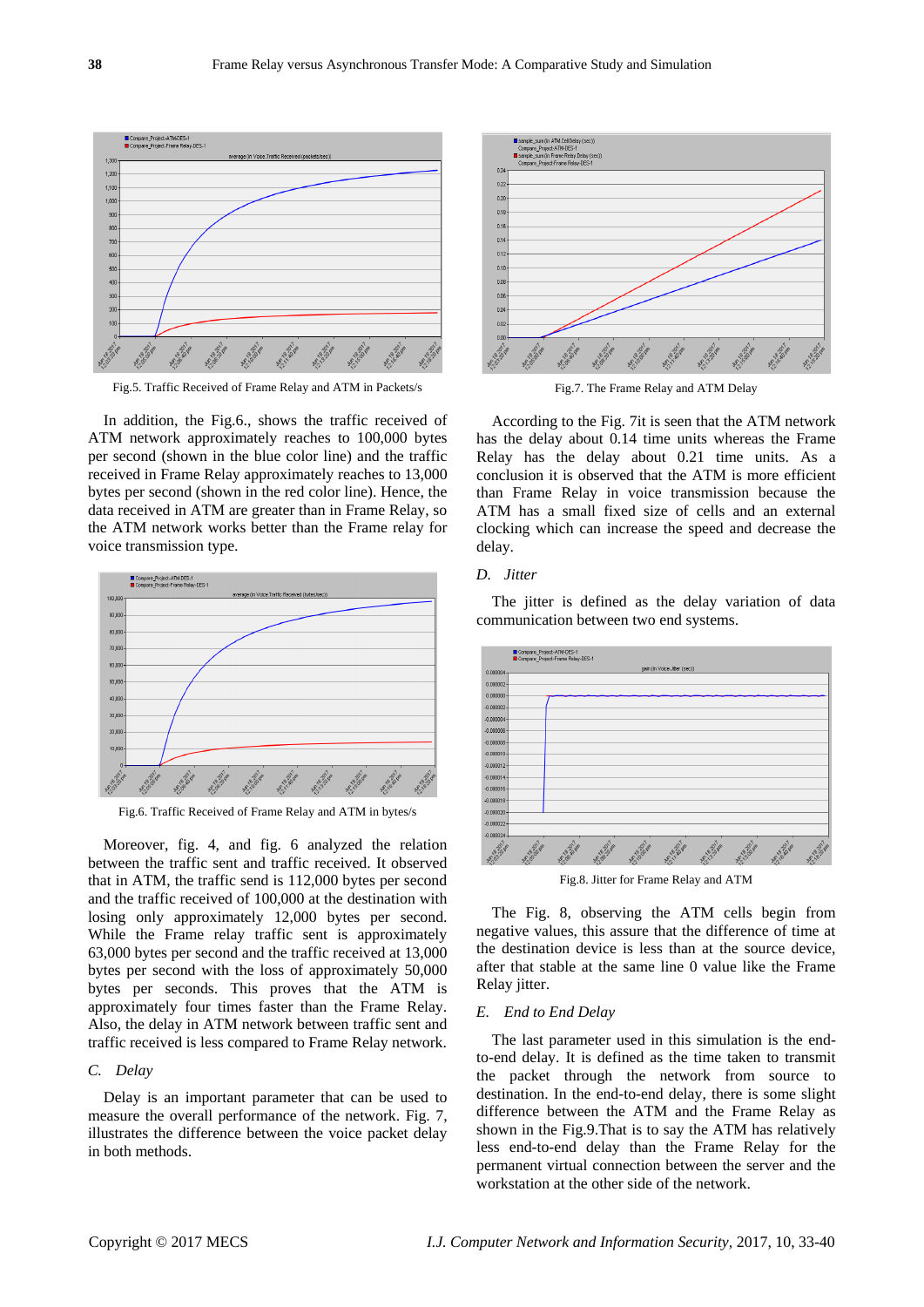

Fig.9. End-to-end delay of Frame Relay and ATM

### VIII. CONCLUSION

Frame Relay and ATM are two famous wide area communication technologies used for transferring data between remotely networks and devices. Therefore, this paper presents the comparative study between the Frame Relay and ATM for voice real-time applications using the OPNET simulation tool according to some parameters (traffic sent, traffic received, delay, Jitterand the end-toend delay). The theoretical comparative study and simulation results show that the data rate of ATM is better than that of Frame Relay. The obtained results from the simulation show that both parameters traffic sent and traffic received are higher in ATM and the delay is less than what is in the Frame Relay. Hence, this comparative study can assess that the ATM has better transmission performance than the Frame Relay for the real-time applications such as Voice over IP. In Future work, we will compare the ATM and Frame Relay with other communication networks technologies.

# **REFERENCES**

- [1] Kiran R. Barapatre and et.al, "A Performance Comparison of X.25, Frame Relay and ATM in High-Speed Networks-A Review, "I. J. of Innovative Research in Computer and Communication Eng., Vol.5, Issue 3.March 2017.
- [2] Sajad Ahmed Mir, Manmohan Sharma, "A Comparative Study of X.25, Frame Relay and ATM in High-Speed Networks, International Journal Research in Applied Science and Eng.Tech., ISSN: 2321-9653, Vol. 2, Issue 4, April 2014.
- [3] Todd Lammle, CCNA Routing and Switching, Study Guide, 2013.
- [4] Gursimran Singh and Jatinder Singh, "Performance Evaluation and Optimization of TCP Parameters over Frame Relay Network," International Journal on Computer Science and Eng., Vol. 3, 0975-3397, No. 10, October 2011.
- [5] Shahad H. Zwayen and Mustapha B. Ibrahim, "Evaluating the Performance of MPLS and Frame-Relay using OPNET Modeler," International Journal of Computer Applications, ISSN: 0975 *–* 8887, Vol. 108, No. 12, December 2014.
- [6] BehrouzA. Forouzan, Data communications and Networking, Fifth Edition, 2013.
- [7] Niraj Nake, "An Overview of Network Architecture and Security Framework of Asynchronous Transfer Mode," International Journal of Scientific and Research Publications, Vol. 3, ISSN: 2250-3153, Issue No. 4, April 2013.
- [8] Mr. Adnan Sarwar, and et.al, "Performance Analysis of Data Traffic over TCP/IP, Frame Relay and ATM Networks", International Journal of Science and Advanced Technology, Vol. 1, ISSN: 2221-8386, Issue No. 8, October 2011.
- [9] Zhonghui Yao and David C. Blight, "Modeling and Simulation of ATM Networks," unpublished.
- [10] Ehab Aziz Khalil, "Comparative Performance of High Speed Networks Carrying Multimedia", International Journal of Engineering Sciences & Emerging Technologies, Vol. 3, pp: 9-21 ©IJESET, Issue 1, ISSN: 2231 – 6604, August 2012.
- [11] Erik Chromy, Tibor Misuth, and Adam Weber, "Aapplication of Erlang Formulae in Next Generation Networks", International Journal of Computer Network and Information Security, DOI: 10.5815/ijcnis.2012.01.08, 2012.
- [12] ArpanBenerjee and et.al, "A Comparative study on CBR and UBR", International Journal of New Innovations in Engineering and Technology, Vol. 1, Issue 1, June 2012.
- [13] Sandhyarani.S and Chandrasekha R.G, "Network Delay: Network Analyzer and OPNET Simulation Tool," I.J. of CS and IT, Vol. 2, Issue 6, pp. 2620-2626, June 2011.
- [14] Privanka Grover and Meenakshi Chawla, "Performance" Analysis of VOIP Codec's With QoS Parameters," International Journal of Advance Foundation and Research in Computer, Vol. 2, Issue 5, ISSN: 2348 – 4853, May 2015.
- [15] Therdpong DAENGSI et.al, IP Telephony: Comparison of Subjective Assessment Methods for Voice Quality Evaluation, Walailak J Sci & Tech 2014; 11(2): 87-92.

## **Authors' Profiles**



**Ibrahim Diyeb** was born on 01/01/1984in Taiz-Yemen; he is currently studying master in IT program, FCIT, Sana'a University, Yemen. Hehad Bachelor's Degree certification in engineering, majoring in Information Technology, faculty of engineering, Aden University, Rep. of

Yemen in 2009. Also, he has Professional Certificate in ITIL@ Foundation from AXELOS(APMG Institute) with Certified Registration No. ITIL/IN519400, and Certificate No.02822276- 01-4GAK, March 2014.He is currently working as IT Auditor in Yemen Commercial Bank, Head Office, Al-Rowishan Building, Al ZubairySt., Sana'a-Yemen. The previous job is MIS Analyst at Itex Solutions Company, Sana'a-Yemen.



**Dr. Sharaf Abdulhak Alhomdy**, born on 20/01/1971, Alsena, Taiz, Republic of Yemen. He has got his Ph.D. in Computer Science, Pune University, India, 2009. He is an Assistant Prof. in IT Department, Faculty of Computer and Information Technology (FCIT), Sana'a University. He was aVice-

Dean for students' affairs, FCIT, Sana'aUnivesity, Yemen,

Copyright © 2017 MECS *I.J. Computer Network and Information Security,* 2017, 10, 33-40